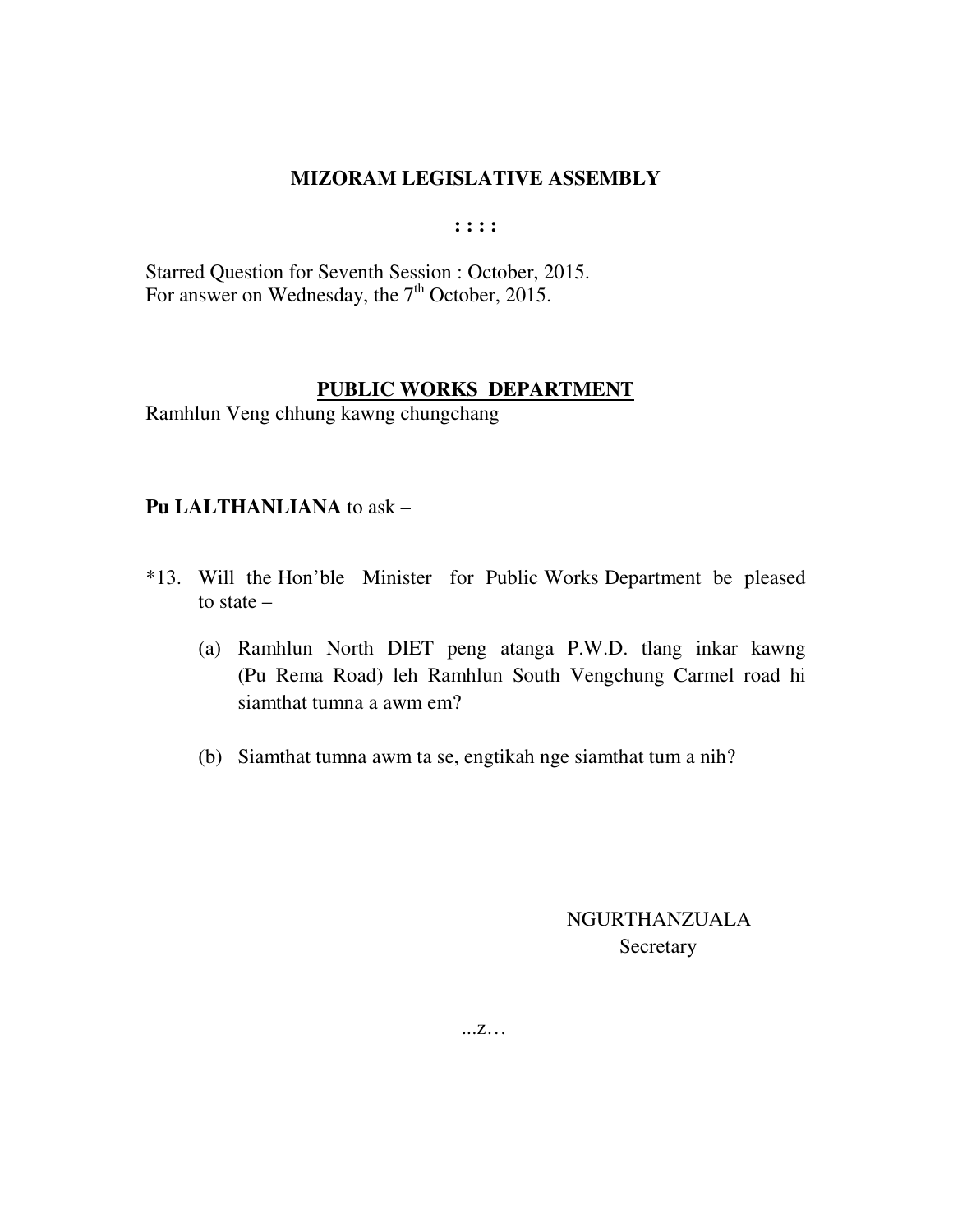Starred Question for Seventh Session : October, 2015. For answer on Wednesday, the 7<sup>th</sup> October, 2015.

## **RURAL DEVELOPMENT DEPARTMENT**

MGNREGS chungchang.

## **Dr. K. BEICHHUA** to ask -

- \*14. Will the Hon'ble Minister for Rural Development Department be pleased to state
	- a) Sorkar kum kal mek 2015-2016 chhungin MGNREGS hnuaia hnathawh nan pawisa cheng engzatnge Central atanga State-in a dawn tawh ?
	- b) Hnathawh nan cheng engzatnge hman ni tawh ? District tin hman tawh zat ?
	- c) Sum sen zawng zawng ?
	- d) Hnathawhna atana hman zah ?
	- e) Material leh skill wages a tan ?
	- f) Inrelbawlna atana hman zah ?
	- g) Hlawh bat zat engzatnge ?

NGURTHANZUALA Secretary.

…M…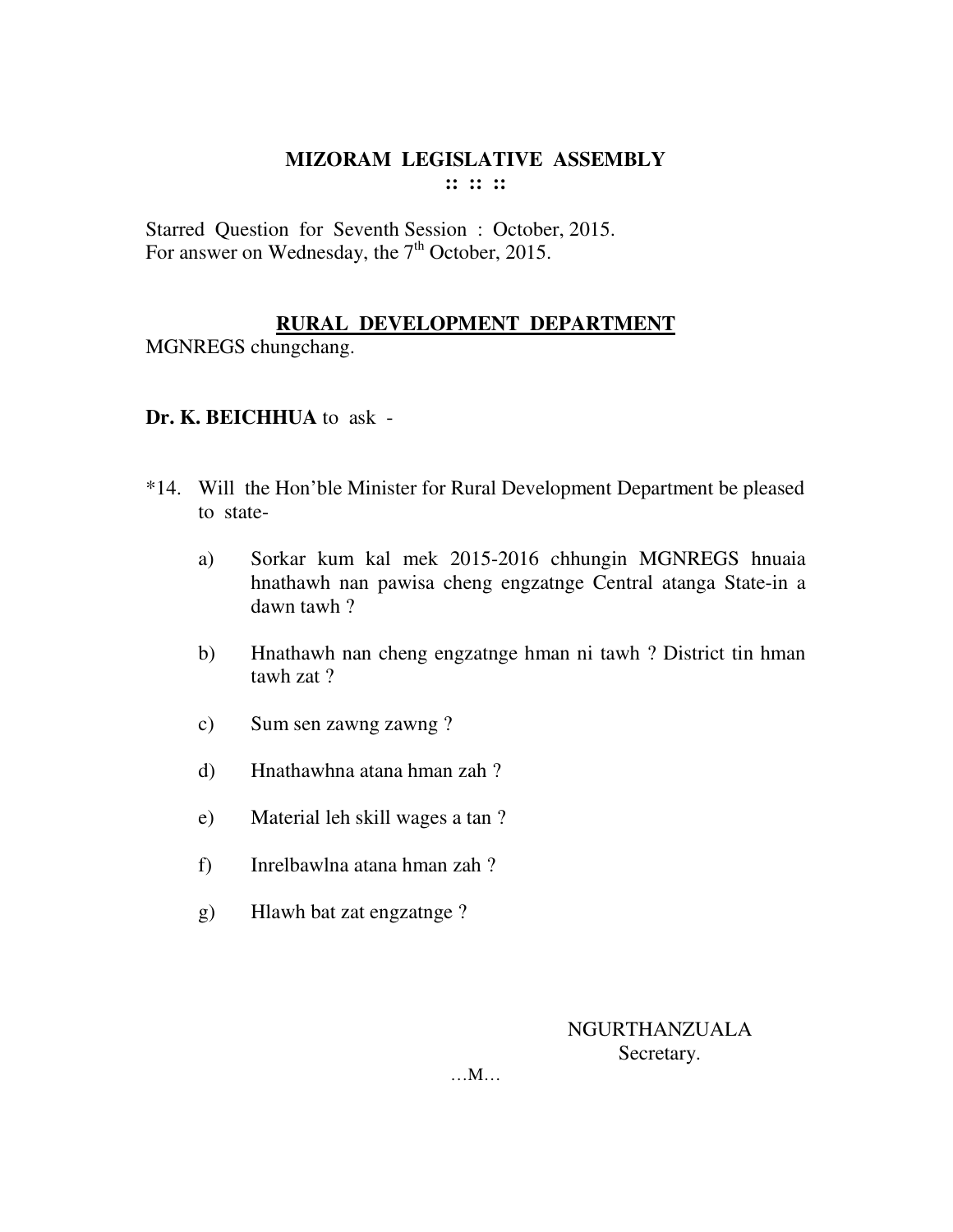Starred Question for Seventh Session : October, 2015. For answer on Wednesday, the  $7<sup>th</sup>$  October, 2015.

## **PUBLIC WORKS DEPARTMENT**

E- in - C chungchang.

## **Pu LALRUATKIMA** to ask –

- \*15. Will the Hon'ble Minister for Public Works Department be please to state –
	- (a) Tun hnai ah E-in-C Office Building Structure leh renovation thawh ani em?
	- (b) Hnathawk tur hian Tender chhuah ani em? tuten nge he hna hi thawk?
	- (c) Engzatnge senso tur ruahman aniha, engzatnge sen anih tawh?

 NGURTHANZUALA Secretary

\*\*\*R\*\*\*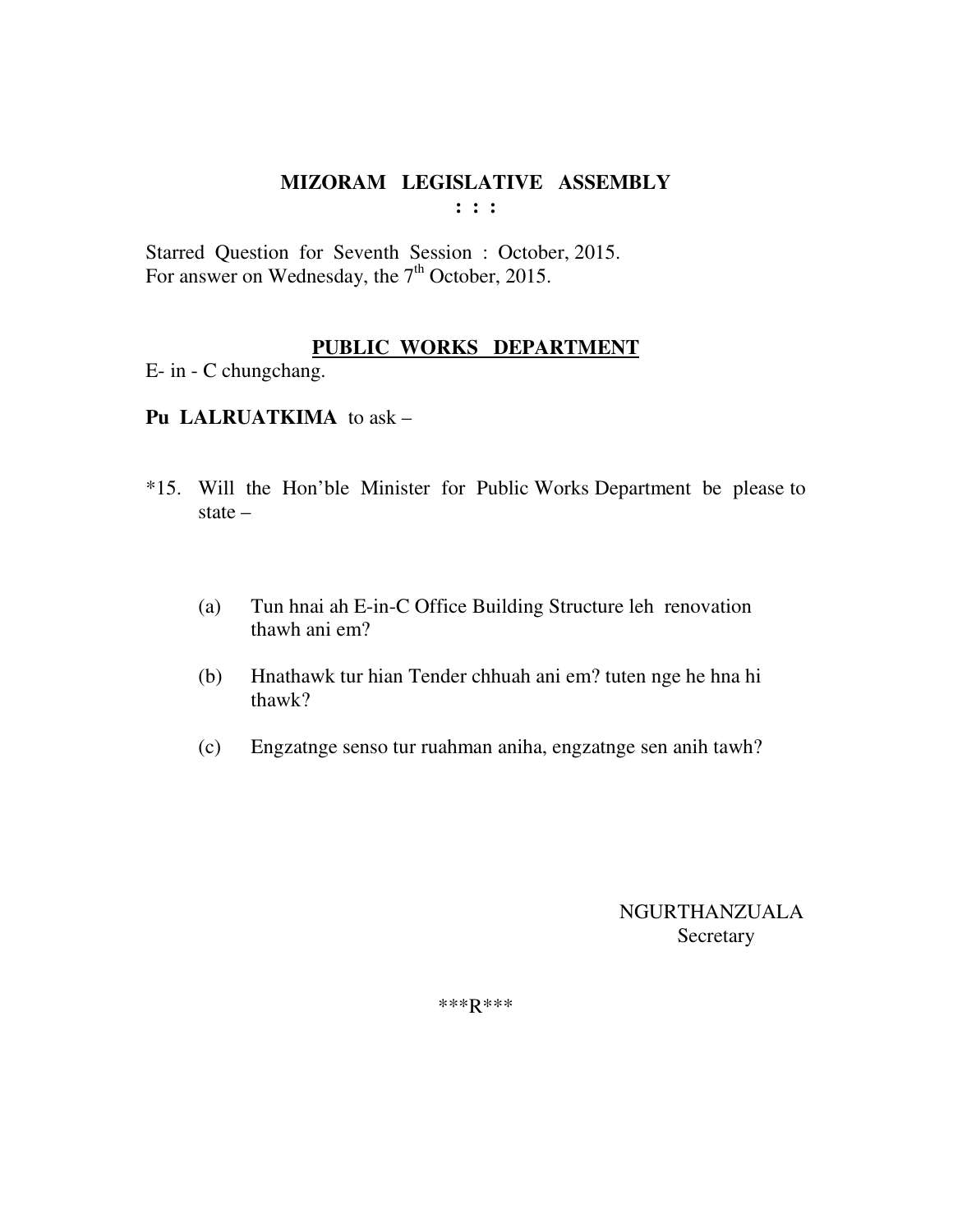**: : :** 

Starred Question for Seventh Session : October, 2015 For answer on Wednesday, the  $7<sup>th</sup>$  October, 2015

#### **PUBLIC WORKS DEPARTMENT**

Mamit leh Durtlang kawng chhe chungchang.

## **Pu K. SANGTHUAMA** to ask –

- \*16. Will the Hon'ble Minister for Public Works Department be pleased to state  $-$ 
	- (a) Mamit kawng that loh dan hi sawrkarin a hria em ?
	- (b) Durtlang leitan atanga Durtlang North (Mel 5) inkar hi tun aia tha in siam theih a ni ang em ?

 NGURTHANZUALA Secretary.

\*\*v\*\*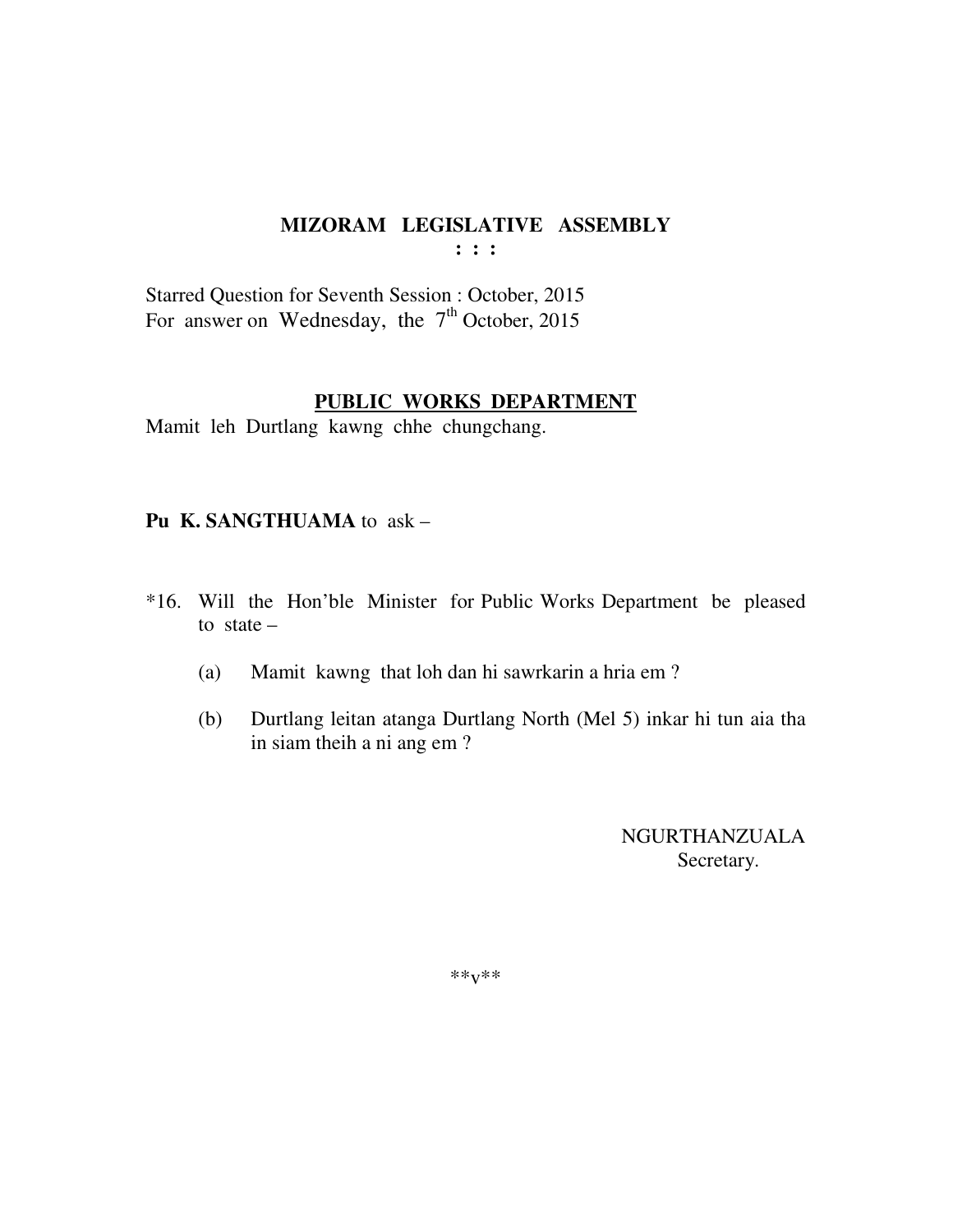$: : : :$ 

Starred Question for Seventh Session : October, 2015. For answer on Wednesday, the 7<sup>th</sup> October, 2015.

## **DISASTER MANAGEMENT & REHABILITATION DEPARTMENT**

Ramhlun Sports Complex chungchang

## Pu LALTHANLIANA to ask -

\*17. Will the Hon'ble Minister for Disaster Management & Rehabilitation Department be pleased to state -

Ramhlun Sports Complex-a Rehabilitation Centre-ah hian tui leh electric connection engtikah nge pek a nih ang?

> **NGURTHANZUALA** Secretary

 $\ldots Z$ ...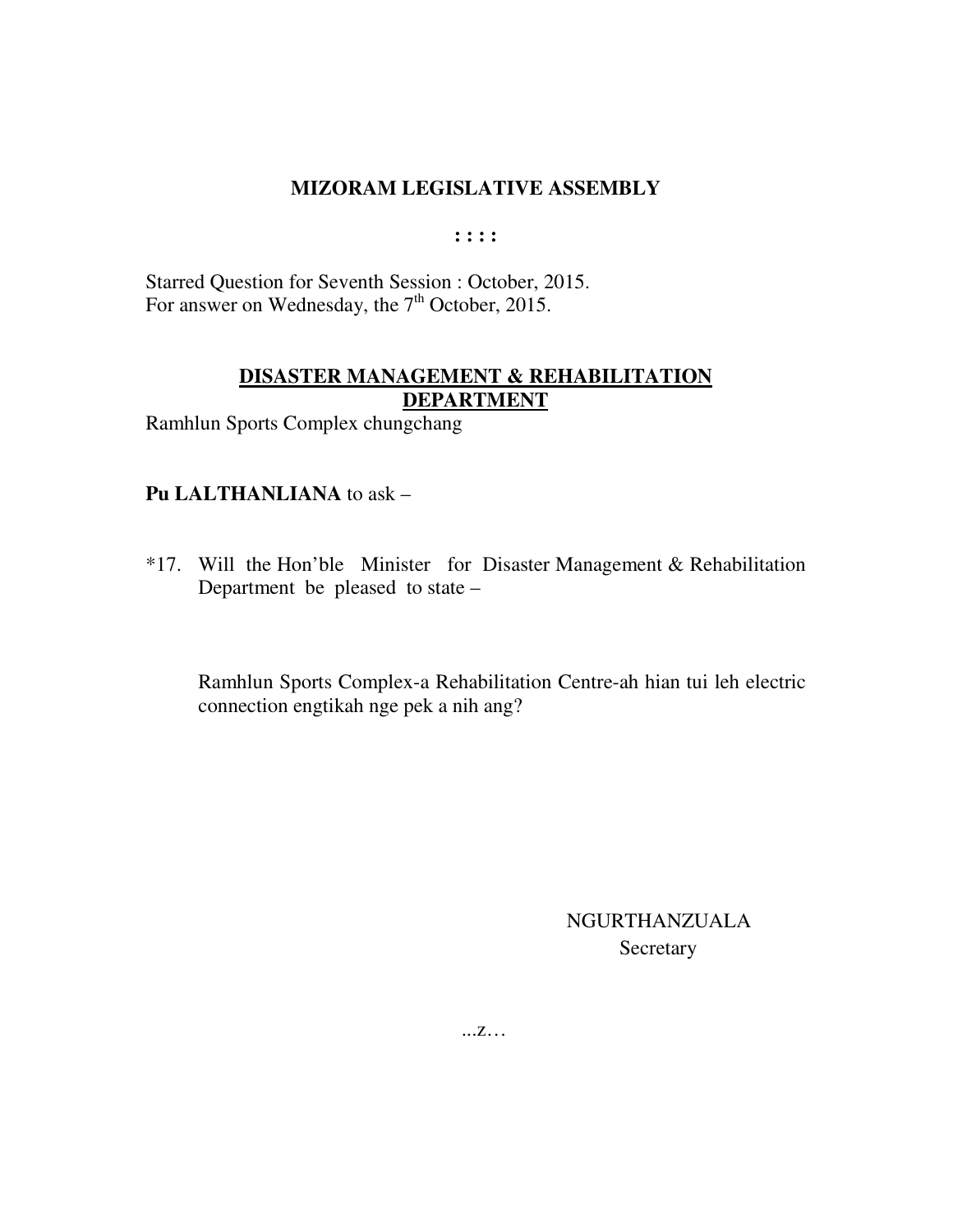Starred Question for Seventh Session : October, 2015. For answer on Wednesday, the 7<sup>th</sup> October, 2015.

## **DISASTER MANAGEMENT & REHABILITATION DEPARTMENT**

Control & Mitigation of landslide at Ramhlun chungchang.

## **Er. LALRINAWMA** to ask –

- \*18. Will the Hon'ble Minister for Disaster Management & Rehabilitation Department be pleased to state –
	- a) Tun dinhmunah 'Control and Mitigation of Landslide at Ramhlun' hnathawh mek atan hian pawisa engzatnge hmuh a nih tawh ?
	- b) Physical leh Financial Achievement percent engzatnge ?
	- c) Eng huna thawh zawh tur nge ?

NGURTHANZUALA **Secretary** 

….h…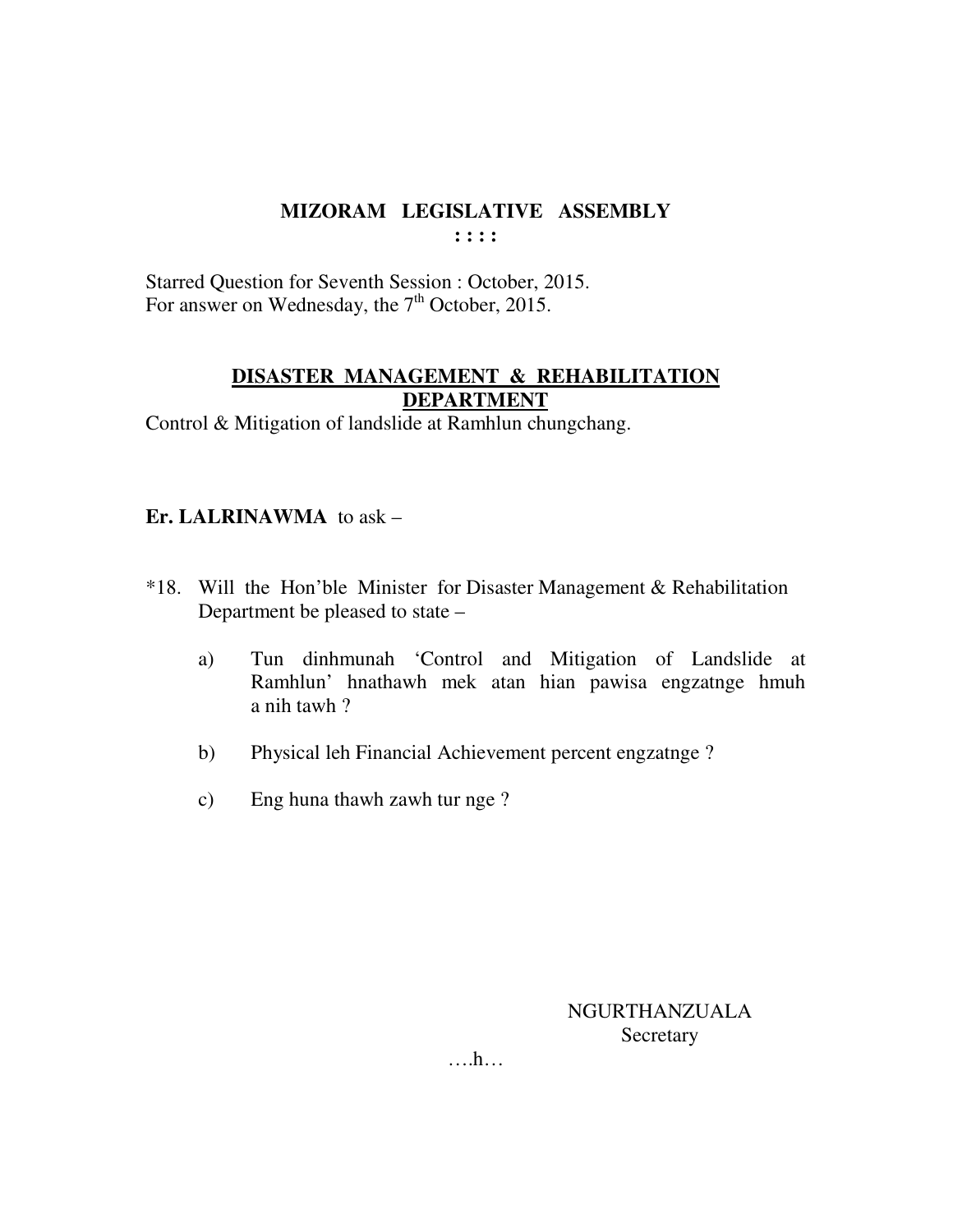**: : :** 

Starred Question for Seventh Session : October, 2015. For answer on Wednesday, the 7<sup>th</sup> October, 2015.

## **PUBLIC WORKS DEPARTMENT**

Tlabung – Lunglei kawng chungchang.

## **Pu NIHAR KANTI CHAKMA** to ask –

- \*19. Will the Hon'ble Minister for Public Works Department be please to state –
	- (a) Tlabung Lunglei kawng chhe lutuk hi siamthat tumna a awm em?
	- (b) Awm ta se engtikah nge thawh tan anih ang ?

 NGURTHANZUALA Secretary

\*\*\*R\*\*\*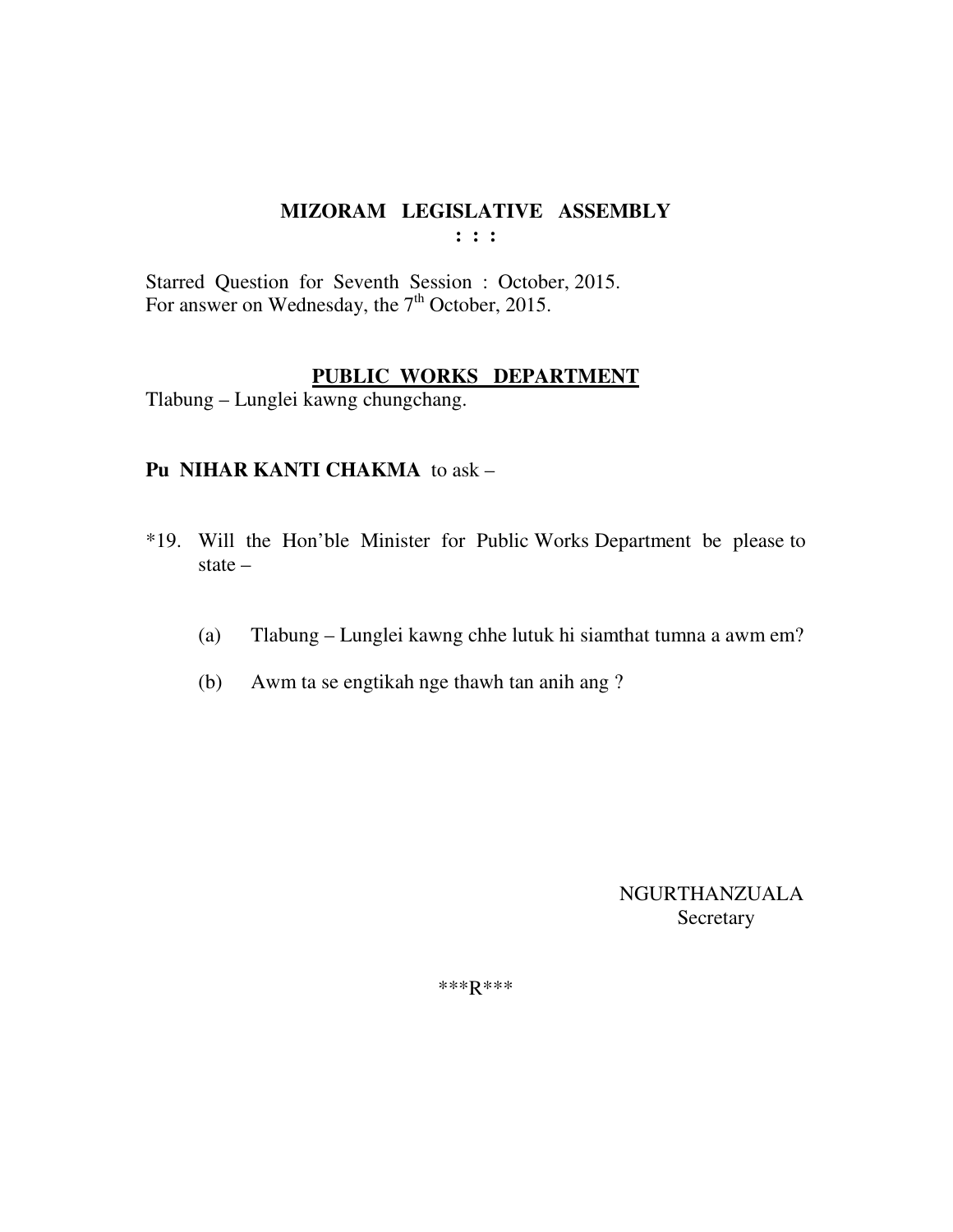$: : : :$ 

Starred Question for Seventh Session : October, 2015. For answer on Wednesday, the 7<sup>th</sup> October, 2015.

## INFORMATION & COMMUNICATION TECHNOLOGY **DEPARTMENT**

Computer sem chungchang

## Pu R.L.PIANMAWIA to ask -

 $*20.$  Will the Hon'ble Minister for Information  $&$  Communication Technology Department be pleased to state –

Information & Communication Technology Department hian zirna in tan computer a pe thei em?

> **NGURTHANZUALA** Secretary

 $\dots Z \dots$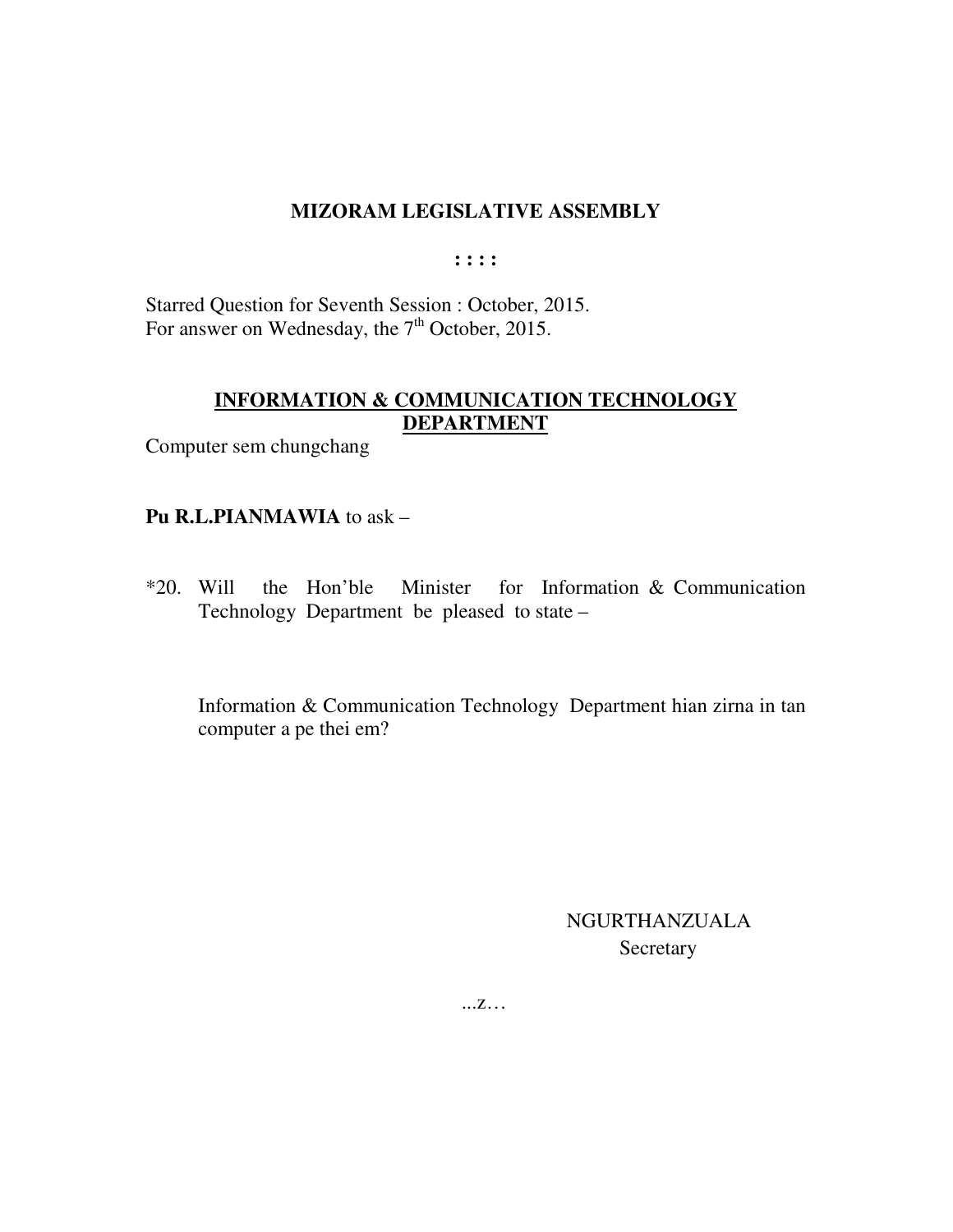Starred Question for Seventh Session : October, 2015. For answer on Wednesday, the 7<sup>th</sup> October, 2015.

## **PUBLIC WORKS DEPARTMENT**

Kawnpui-Kolasib kawng chungchang.

#### **Pu K. SANGTHUAMA** to ask -

\*21. Will the Hon'ble Minister for Public Works Department be pleased to state-

 Kawnpui-Kolasib inkar kawng hi tun aia chak zawka hma lak theih a ni ang em ?

> NGURTHANZUALA Secretary.

…M…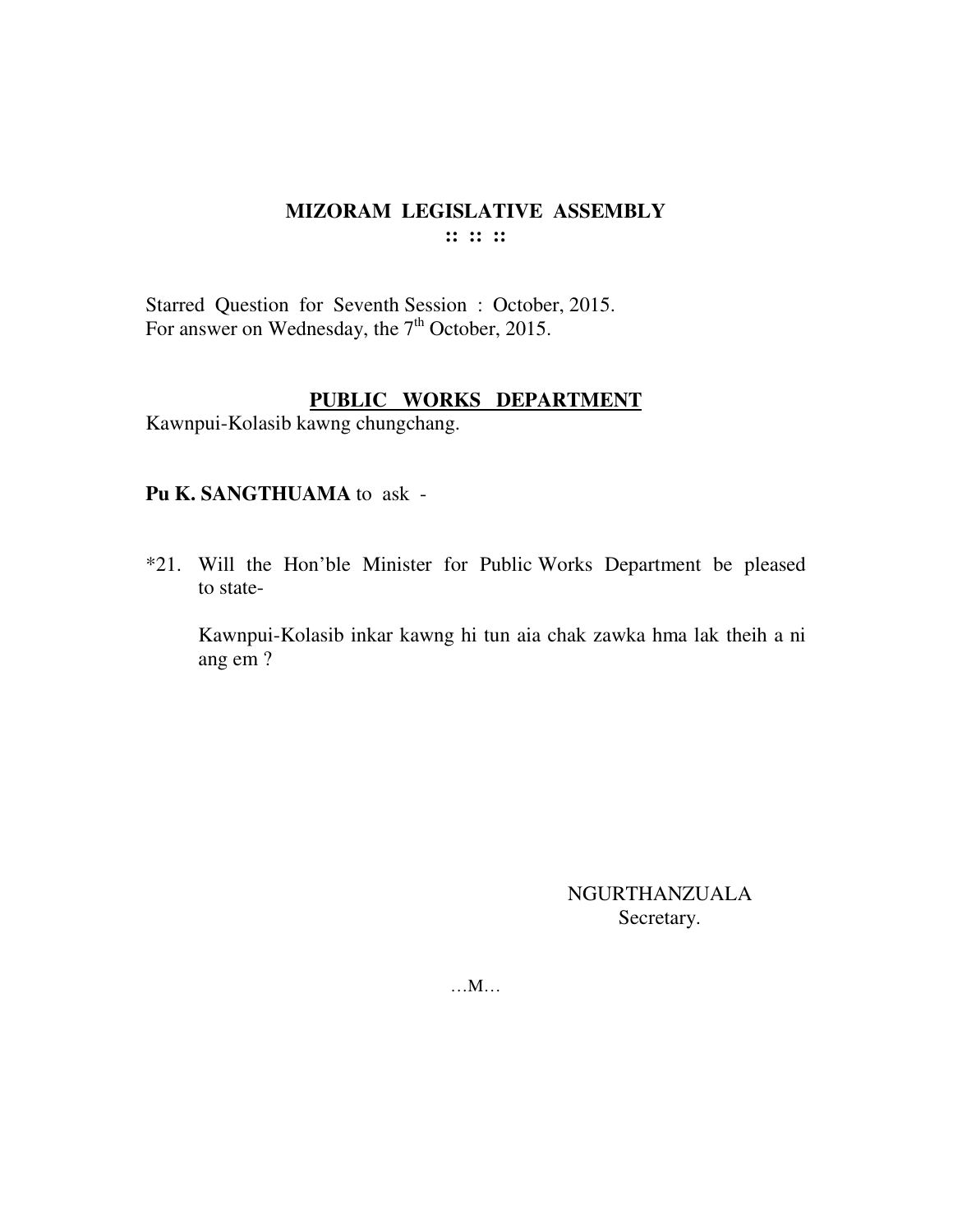$\mathbf{::} :: \mathbf{::}$ 

Starred Question for Seventh Session : October, 2015.<br>For answer on Wednesday, the 7<sup>th</sup> October, 2015.

## PUBLIC WORKS DEPARTMENT

Aizawl-Lunglei World Bank kawng chungchang.

## Pu LALTHANLIANA to ask -

\*22. Will the Hon'ble Minister for Public Works Department be pleased to state-

Aizawl-Lunglei World Bank Road-ah hian estimate angin hnathawh a ni em?

> **NGURTHANZUALA** Secretary.

 $...M...$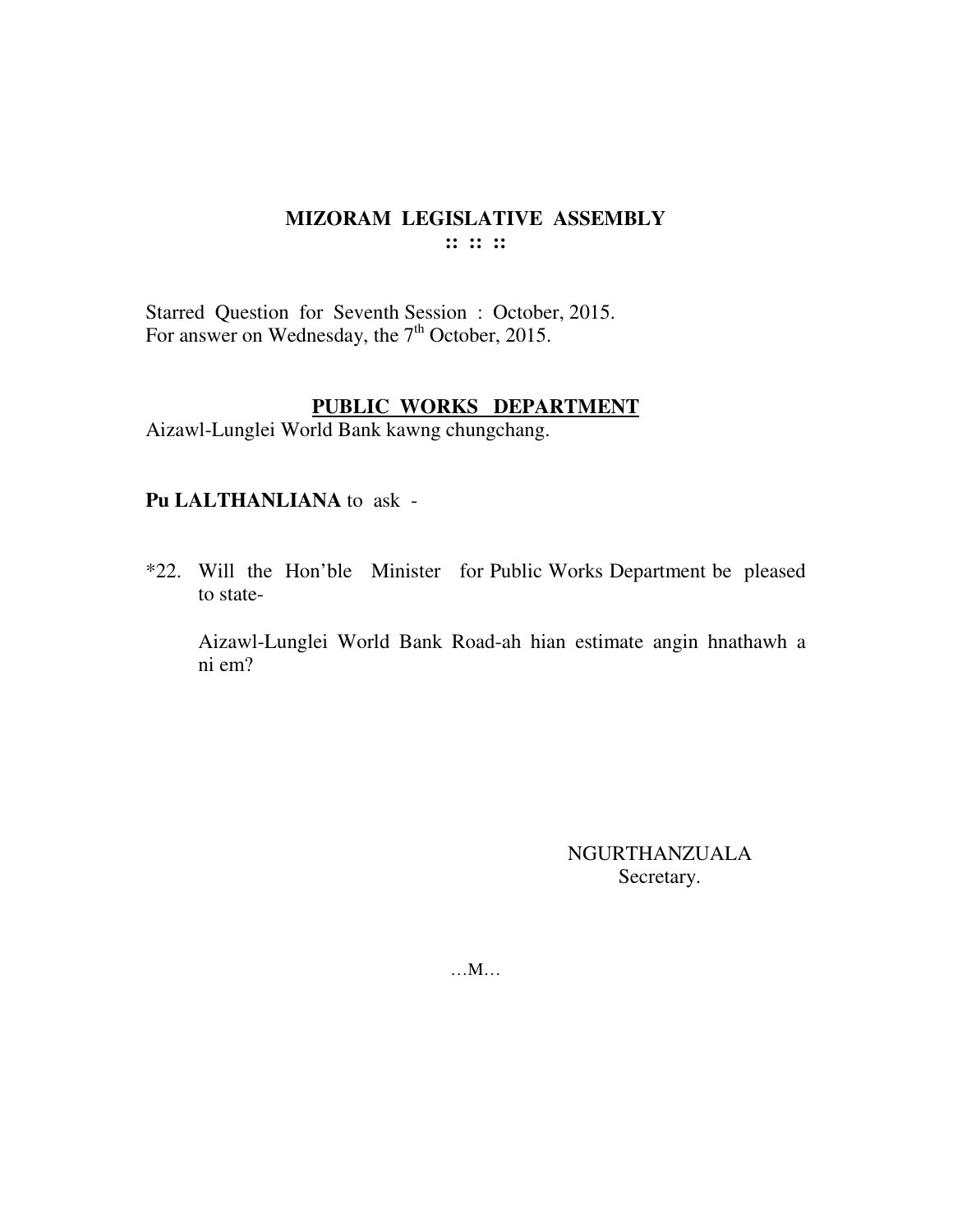**: : :** 

Starred Question for Seventh Session : October, 2015. For answer on Wednesday, the 7<sup>th</sup> October, 2015.

## **LOCAL ADMINISTRATION DEPARTMENT**

V/C te tana sum hmuh leh Solar light chungchang.

## **Pu LALRUATKIMA** to ask –

- 23. Will the Hon'ble Minister for Local Administration Department be please to state –
	- (a)  $13<sup>th</sup>$  Finance Commission atangin VC te tan sum engzatnge hmuh anih?
	- (b) VC te sum dawn tur atang hian Solar Light siamna tur hman ani em? Anih chuan engzat nge sum pawh hek sak an nih?
	- (c) Khawi VC te nge Solar Light pek tawh an niha, Solar Light Supply tur hian tender koh ani em? Tutenge Supply/Install tute?

 NGURTHANZUALA Secretary

\*\*\*R\*\*\*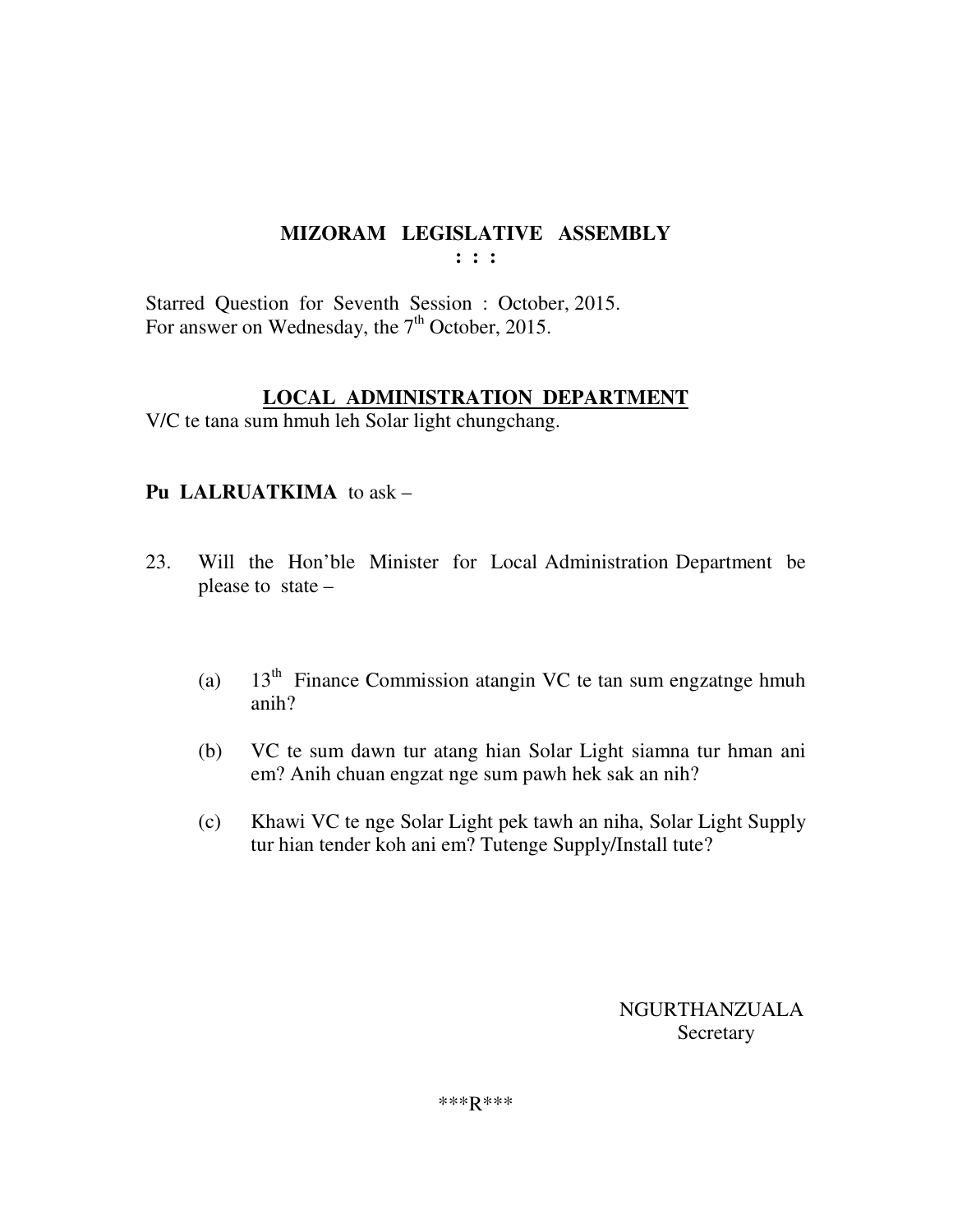Starred Question for Seventh Session : October, 2015. For answer on Wednesday, the 7<sup>th</sup> October, 2015.

## LOCAL ADMINISTRATION DEPARTMENT

Recreational Park chungchang.

## Dr. K. BEICHHUA to ask  $-$

- \*24. Will the Hon'ble Minister for Local Administration Department be pleased to state -
	- Mizoram chhungah hian LAD enkawl Recreational Park a) engzatnge awm? Khawi hmunah te nge?
	- Heng Recreational Park-te hi eng sum atanga enkawl nge an  $b)$  $nih$ ?

**NGURTHANZUALA** Secretary

 $\dots h\dots$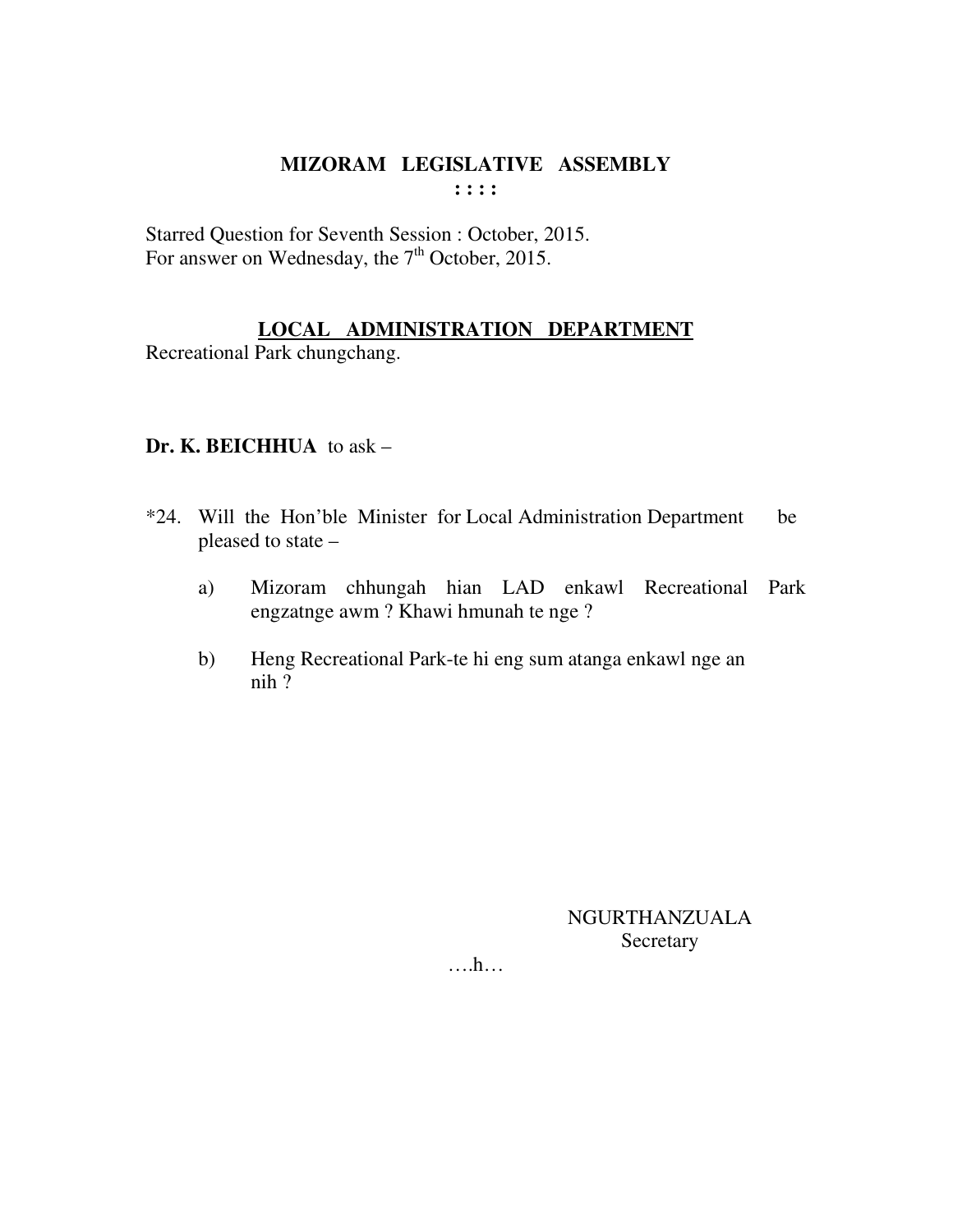Starred Question for Seventh Session : October, 2015. For answer on Wednesday, the 7<sup>th</sup> October, 2015.

## **RURAL DEVELOPMENT DEPARTMENT**

Community Hall leh B.D.O Office chungchang.

## **Pu R.L. PIANMAWIA** to ask –

- \*25. Will the Hon'ble Minister for Rural Development Department be pleased to state –
	- a) Community Hall Lungsum, Ratu leh North Serzawl sak mek te hi sak zawhna tur sum pek leh tum a ni em ?
	- b) Darlawn B.D.O Office sakna tur sum dah a ni em ?

NGURTHANZUALA Secretary

….h…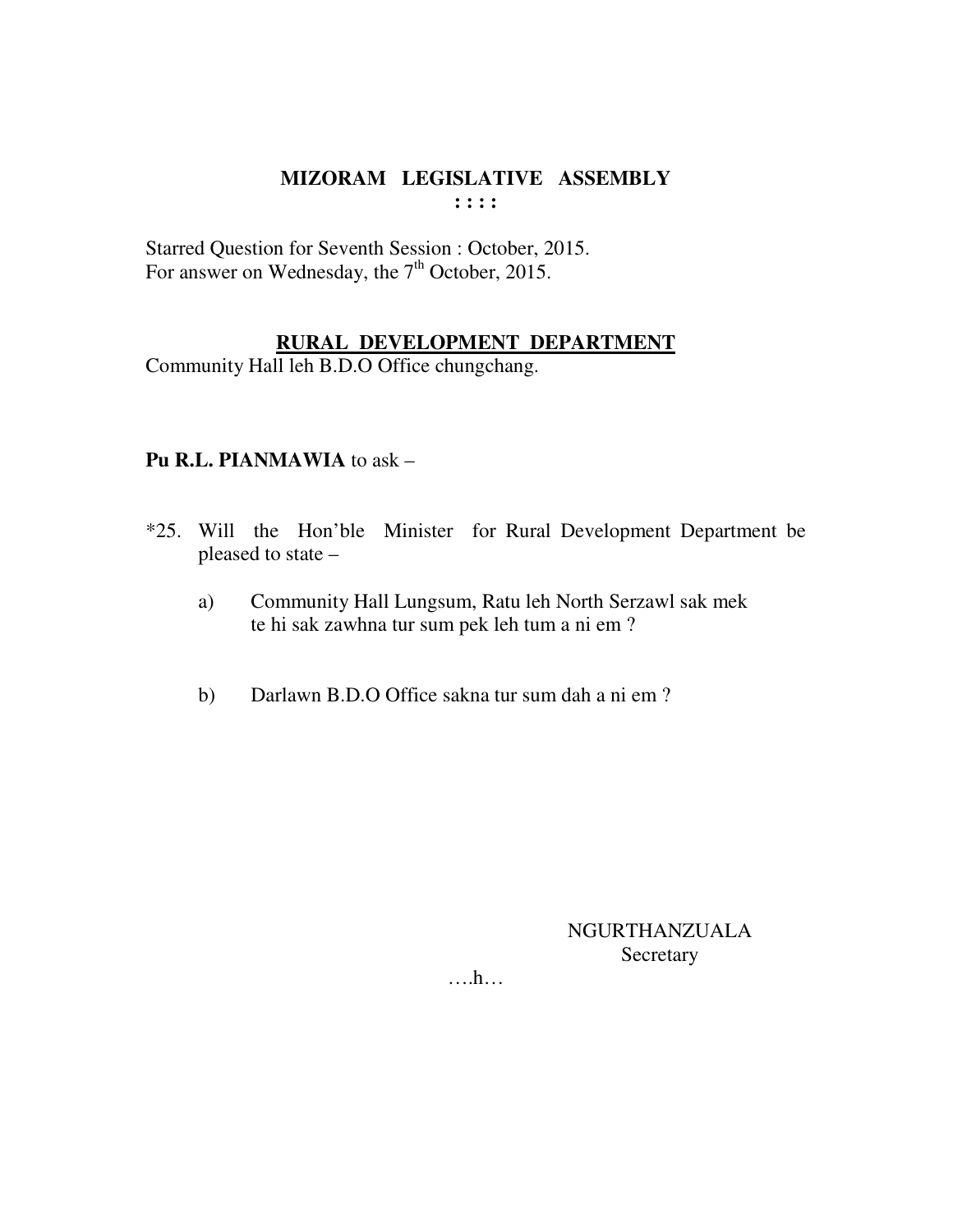Starred Question for Seventh Session : October, 2015. For answer on Wednesday, the 7<sup>th</sup> October, 2015.

## **DISASTER MANAGEMENT & REHABILITATION DEPARTMENT**

Laipuitlang leimin chungchang

## **Pu LALTHANLIANA** to ask –

\*26. Will the Hon'ble Minister for Disaster Management & Rehabilitation Department be pleased to state –

 Laipuitlang leimin kum 2013-a mi 17 lai thihna kha tunhnaiah a bul a min leh a. Hemi chungchangah hian eng angin nge sorkar-in hma a lak?

> NGURTHANZUALA **Secretary**

...z…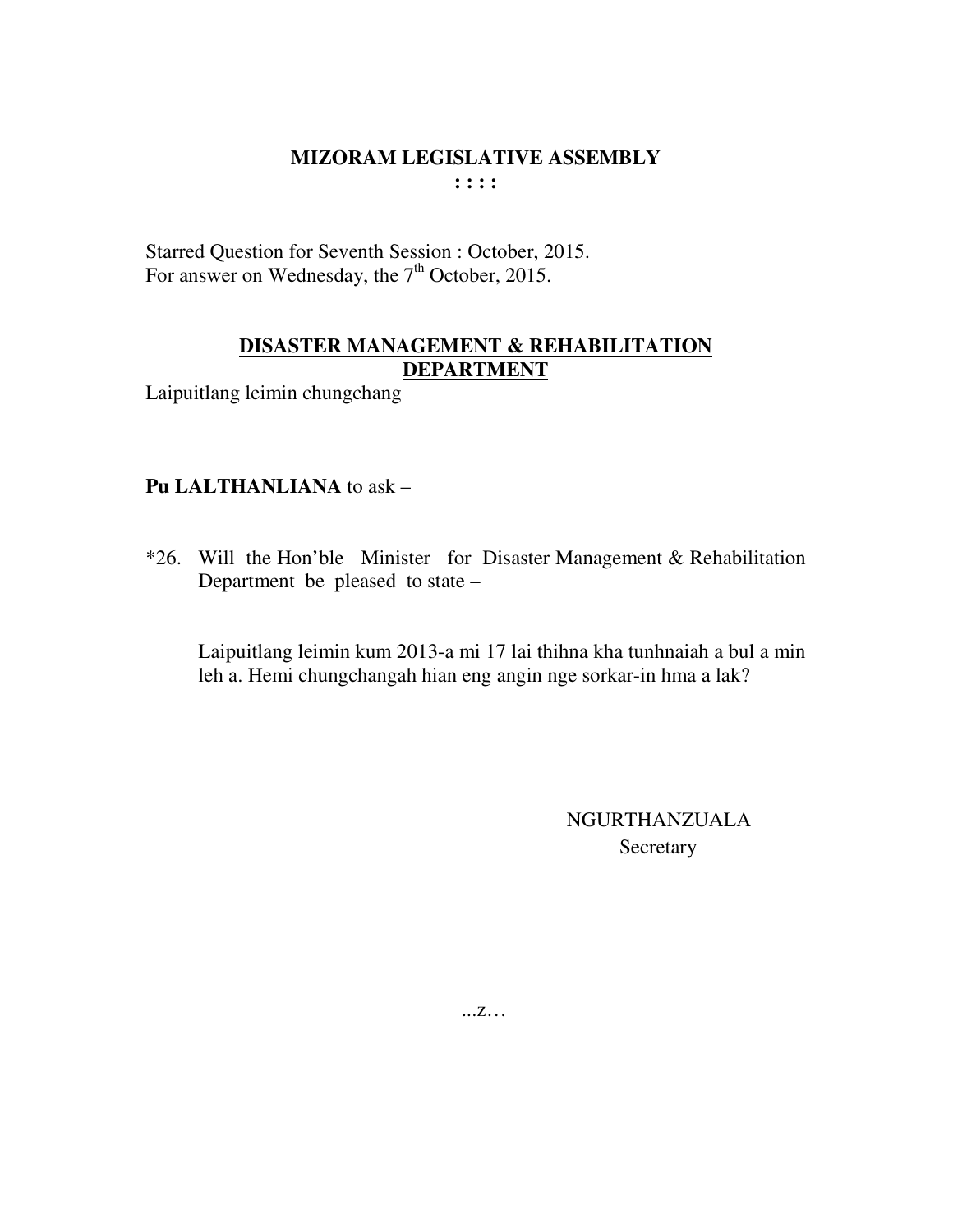Starred Question for Seventh Session : October, 2015.<br>For answer on Wednesday, the  $7<sup>th</sup>$  October, 2015.

## **PUBLIC WORKS DEPARTMENT**

Sorkar quarter cheithat chungchang.

## Pu K. SANGTHUAMA to ask -

\*27. Will the Hon'ble Minister for Public Works Department be pleased to state  $-$ 

Government Complex a sorkar quarters awm te khu cheithat tumna a awm em?

> **NGURTHANZUALA** Secretary

 $\dots$ ...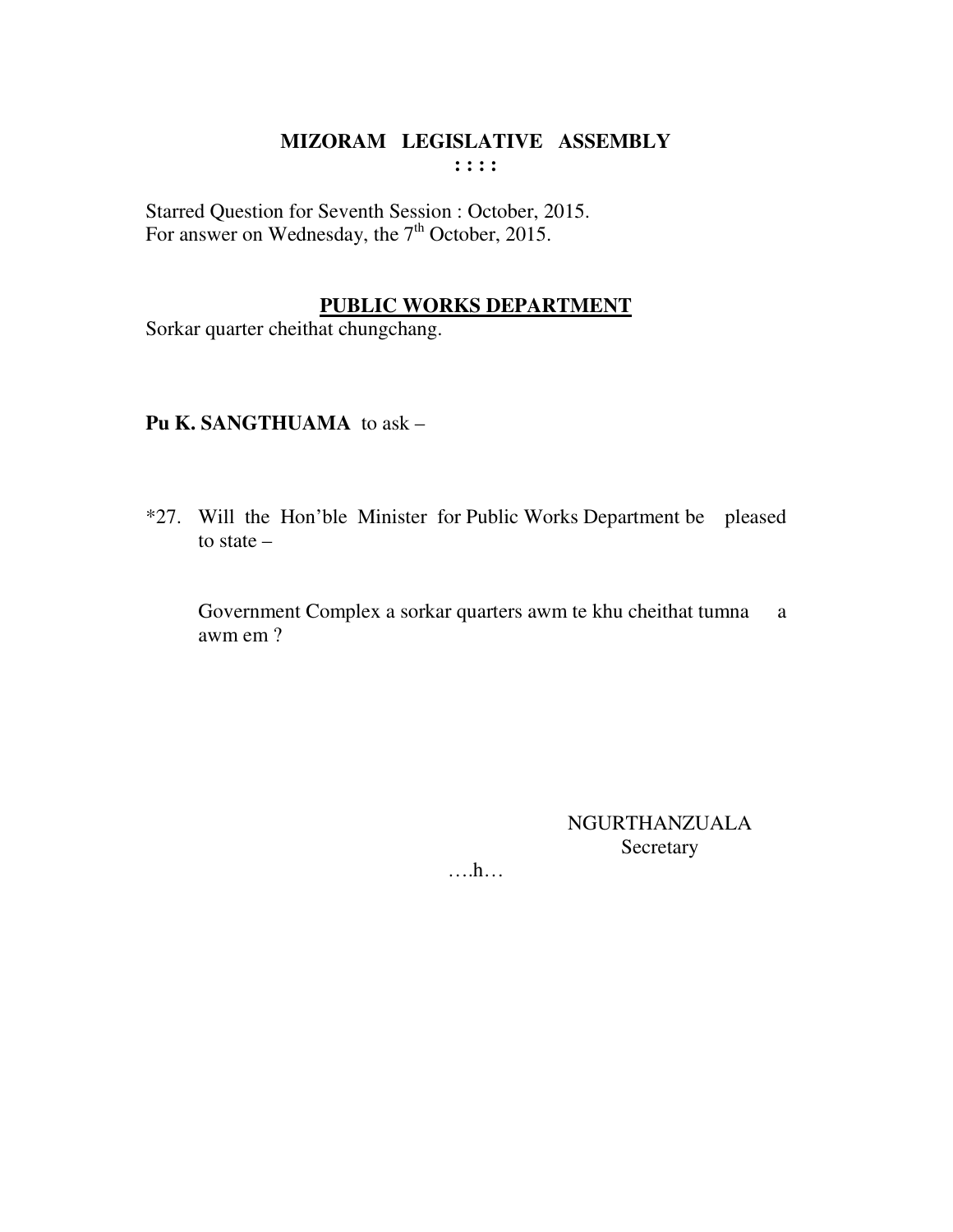Starred Question for Seventh Session : October, 2015. For answer on Wednesday, the 7<sup>th</sup> October, 2015.

## **DISASTER MANAGEMENT & REHABILITATION DEPARTMENT**

Silpouline sem chhuah chungchang.

## **Pu R.L. PIANMAWIA** to ask -

\*28. Will the Hon'ble Minister for Disaster Management & Rehabilitation Department be pleased to state-

 Disaster Management & Rehabilitation Department hian chhiatna lo thleng thin laka invenna turin Village Council tinah Silpouline pek chhuah a tum em ?

> NGURTHANZUALA Secretary.

…M…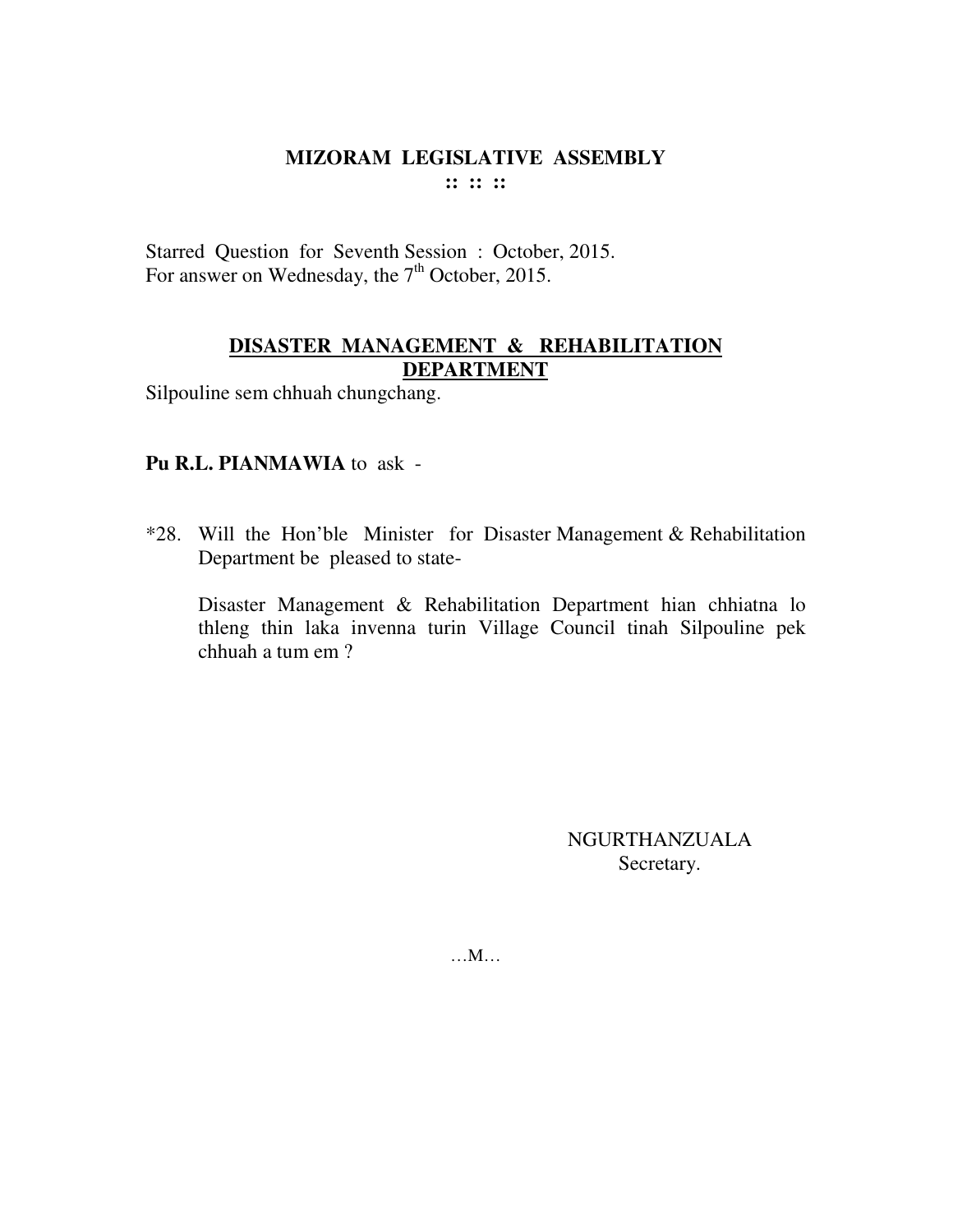Starred Question for Seventh Session : October, 2015. For answer on Wednesday, the  $7<sup>th</sup>$  October, 2015.

## **PUBLIC WORKS DEPARTMENT**

Sihpui - Thuampui kawng chungchang

## **Pu LALTHANLIANA** to ask –

- \*29. Will the Hon'ble Minister for Public Works Department be pleased to state –
	- (a) Sihpui to Thuampui kawng hi siam chhunzawm tumna a awm tawh em?
	- (b) Pawisa dawn a ni tawh em?

 NGURTHANZUALA **Secretary** 

...z…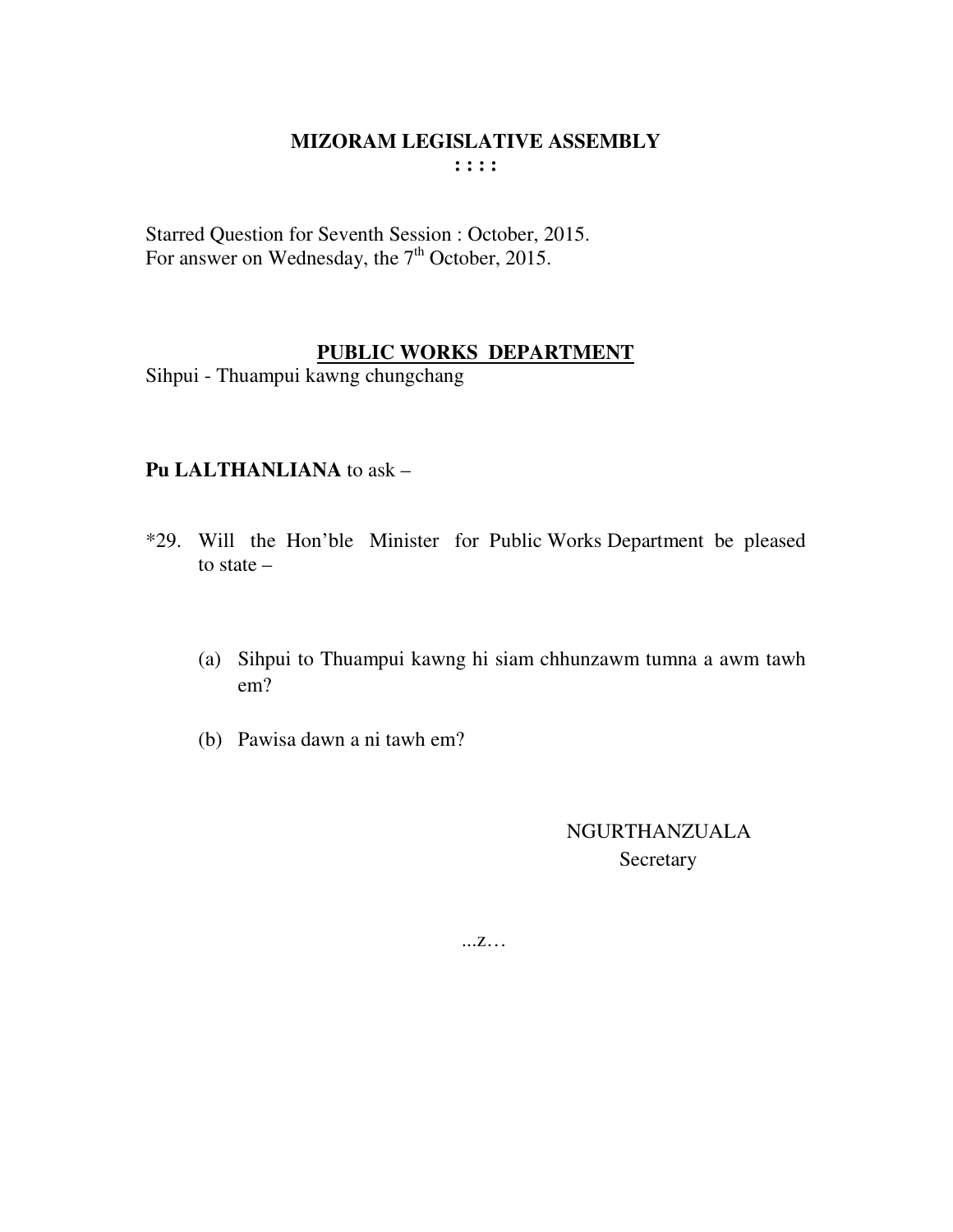**: : : :** 

Starred Question for Seventh Session : October, 2015. For answer on Wednesday, the  $7<sup>th</sup>$  October, 2015.

#### **PUBLIC WORKS DEPARTMENT**

Luangmual Government Complex kawng chungchang.

**Pu K. SANGTHUAMA** to ask –

\*30. Will the Hon'ble Minister for Public Works Department be pleased to state –

 Luangmual to Government Complex kawng khu tun thal lo awm turah hian re-surfacing theih a ni ang em ?

> NGURTHANZUALA Secretary

….h…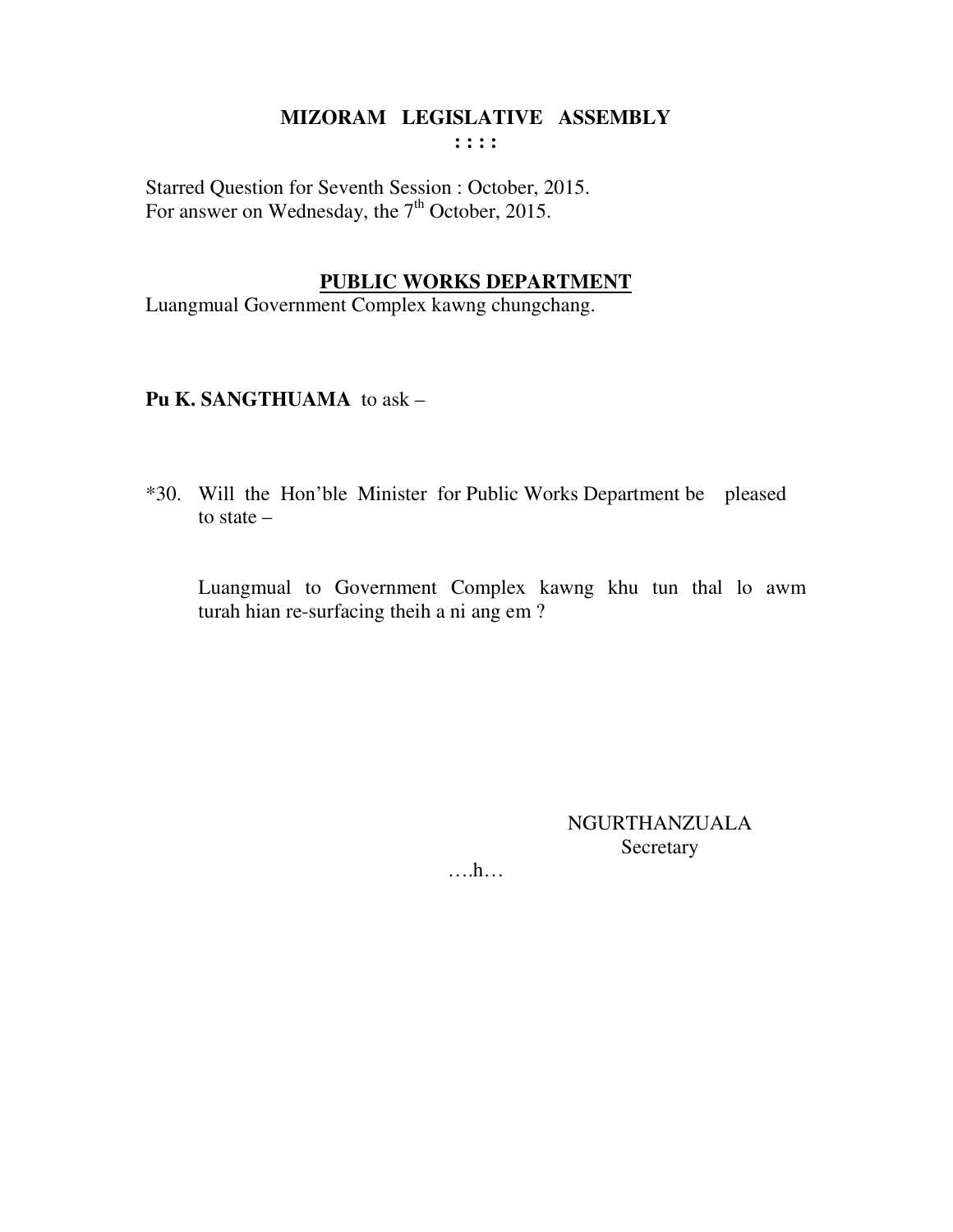Starred Question for Seventh Session : October, 2015. For answer on Wednesday, the 7<sup>th</sup> October, 2015.

## PUBLIC WORKS DEPARTMENT

Luangmual approach road leh internal road chungchang

#### Pu K.SANGTHUAMA to ask -

\*31. Will the Hon'ble Minister for Public Works Department be pleased to state  $-$ 

Luangmual approach road leh internal road te siamthat tumna a awm em?

**NGURTHANZUALA** Secretary

 $\ldots Z \ldots$